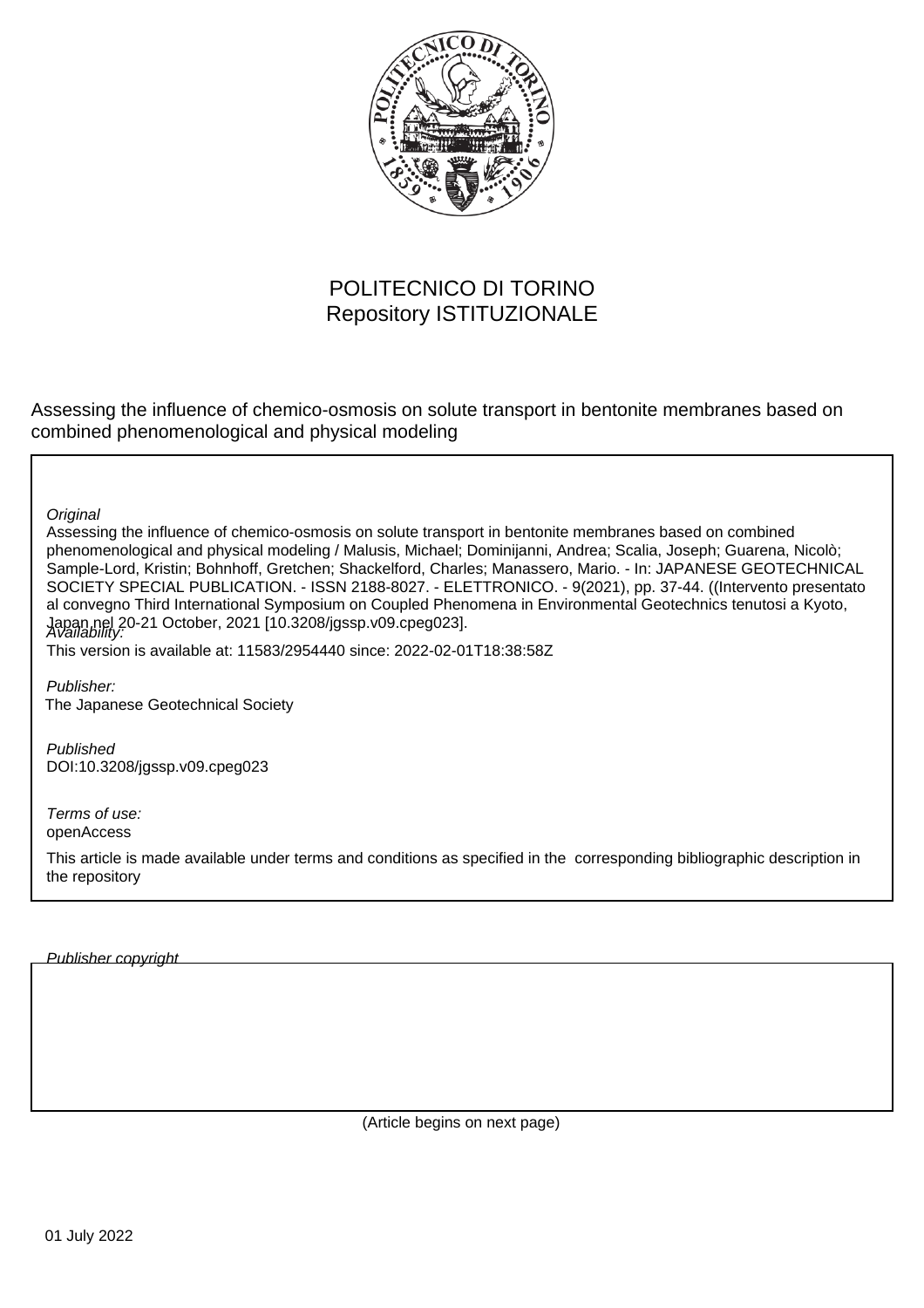# Assessing the influence of chemico-osmosis on solute transport in bentonite membranes based on combined phenomenological and physical modeling

Michael Malusis<sup>i)</sup>, Andrea Dominijanni ii), Joseph Scalia iii), Nicolò Guarena iv), Kristin Sample-Lord v), Gretchen Bohnhoff vi), Charles Shackelford vii) and Mario Manassero viii)

i) Professor, Department of Civil & Environmental Engineering, Bucknell University, Lewisburg, PA, USA. ii) Associate Professor, Department of Structural, Geotechnical & Building Engineering, Politecnico di Torino, Italy. iii) Assistant Professor, Department of Civil & Environmental Engineering, Colorado State University, Fort Collins, CO, USA. iv) Ph.D. Student, Department of Structural, Geotechnical & Building Engineering, Politecnico di Torino, Italy. v) Assistant Professor, Department of Civil & Environmental Engineering, Villanova University, Villanova, PA, USA. vi) Associate Professor, Department of Civil & Environmental Engineering, University of Wisconsin-Platteville, Platteville, WI, USA. vii) Professor, Department of Civil & Environmental Engineering, Colorado State University, Fort Collins, CO, USA. viii) Professor, Department of Structural, Geotechnical & Building Engineering, Politecnico di Torino, Italy.

## **ABSTRACT**

The ability of bentonite-based barriers to act as semipermeable membranes that inhibit the passage of solutes (ions) is well documented. This behavior induces chemico-osmotic liquid flux that can improve the performance of such barriers by reducing solute mass flux. This paper explores the potential significance of chemico-osmosis on solute transport through bentonite membranes using a phenomenological transport framework combined with a physical model relating the macroscale transport properties (membrane efficiency coefficient,  $\omega$ , and hydraulic conductivity,  $k_h$ ) to the microscale physicochemical and fabric properties of the bentonite. The model was used to simulate the coupled transport of monovalent salt (KCl) through a geosynthetic clay liner. The results indicate that the influence of chemico-osmosis is dependent upon the void ratio of the bentonite and the extent to which clay platelets are aggregated to form tactoids. Chemico-osmosis is predicted to have an increasingly more significant impact on solute transport with increasing source concentration  $(C_{s0})$ , despite decreasing  $\omega$  with increasing  $C_{s0}$ .

**Keywords:** bentonite, chemical transport, chemico-osmosis, fabric, geosynthetic clay liner, semipermeable membrane

# **1 INTRODUCTION**

Experimental studies conducted over the past two decades have shown that engineered barriers comprising bentonite clay, such as geosynthetic clay liners (GCLs), can behave as a semipermeable membrane in electrolyte solutions, resulting in restricted solute (ion) migration and, therefore, improved chemical containment (Malusis and Shackelford, 2002a,b; Mazzieri et al., 2003, 2005; Kang and Shackelford, 2011; Bohnhoff and Shackelford, 2013; Dominijanni et al., 2013; Malusis and Daniyarov, 2016; Shackelford et al., 2016; Shackelford and Scalia, 2016; Dominijanni et al., 2018). The extent of solute restriction depends on the membrane efficiency coefficient,  $\omega$ , which typically varies from zero for nonmembranes to unity for ideal membranes that restrict solute migration completely ( $0 \le \omega \le 1$ ). When  $\omega > 0$ , solute flux is reduced by a combination of hyperfiltration, chemico-osmotic counter advection, and restricted diffusion (Malusis et al., 2003). These processes have been captured in theoretical models for coupled solute transport (e.g., Malusis and Shackelford, 2002c; Manassero and Dominijanni, 2003; Malusis et al., 2012; Dominijanni et al., 2013), and collectively can

cause appreciable reduction in solute flux depending on the magnitude of  $\omega$ .

The significance of chemico-osmotic counter advection, in particular, was investigated recently by Malusis et al. (2018) based on comparison of solute transport simulations for bentonite membranes in which chemico-osmosis was either included or omitted. The results showed that solute flux reductions due solely to chemico-osmotic counter advection increase with increasing osmotic number,  $N_\pi$  (a dimensionless quantity representing the relative importance of chemico-osmosis to diffusion), which is a function of ion concentration and membrane properties including  $\omega$ , hydraulic conductivity, *kh*, and the effective salt-diffusion coefficient, *Dse*. The simulated reductions were minor (< 10 %) for  $N_\pi \leq 0.3$ , which encompasses the range of  $N_\pi$ computed for bentonite membranes based on available experimental data (Malusis and Shackelford, 2002a,b; Kang and Shackelford, 2011; Dominijanni et al., 2013; Malusis et al., 2015; Malusis and Daniyarov, 2016). However, the experimental data are limited, and higher values of  $N_\pi$  may be possible.

The objective of this study is to further explore the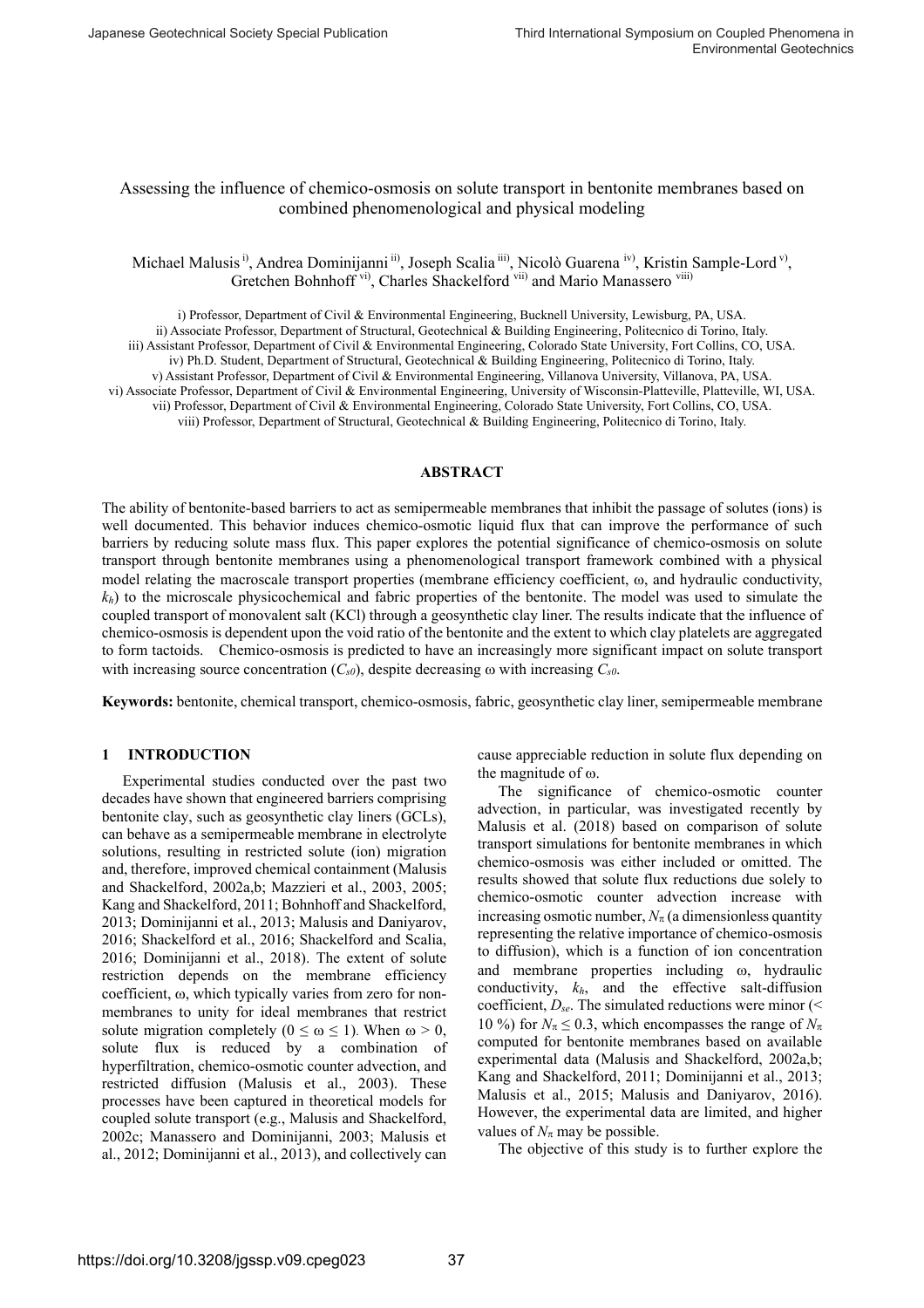significance of chemico-osmosis on solute migration in bentonite membranes using a phenomenological transport framework combined with a physical model relating the macroscale properties of the bentonite, namely  $\omega$  and  $k_h$ , to the microscale physicochemical and fabric properties (Dominijanni and Manassero, 2005, 2012a,b; Dominijanni et al., 2017; Manassero, 2020). The model is used to simulate the coupled transport of a monovalent salt (KCl) through a sodium bentonite GCL for different source concentrations and void ratios based on predicted values of  $N_{\pi}$ .

#### **2 PHENOMENOLOGICAL FRAMEWORK**

The phenomenological framework for describing coupled fluxes of liquid and ions in clay membranes is based on principles of irreversible thermodynamics for non-equilibrium systems (Katchalsky and Curran, 1965). For a membrane in contact with a single-salt (single cation, single anion) solution, the liquid flux, *q*, and solute flux, *Jj*, may be written as follows (Malusis et al. 2012):

$$
q = q_h + q_\pi = -\frac{k_h}{\gamma_w} \frac{\partial P}{\partial x} + \omega \frac{k_h}{\gamma_w} \frac{\nu}{\nu_j} RT \frac{\partial C_j}{\partial x}
$$
 (1a)

$$
J_j = (1 - \omega) q_h C_j + (1 - \omega) q_\pi C_j - (1 - \omega) n D_{se} \frac{\partial C_j}{\partial x}
$$
 (1b)

or, in dimensionless form,

$$
q^* = \frac{qL}{nD_{se}} = P_e + N_\pi \frac{\partial U_j}{\partial Z}
$$
 (2a)

$$
J_j^* = \frac{J_j L}{n D_{se} C_{oj}} = (1 - \omega) \left[ P_e U + N_\pi U \frac{\partial U}{\partial Z} - \frac{\partial U}{\partial Z} \right]
$$
 (2b)

where  $q_h$  = hydraulic liquid flux,  $q_\pi$  = chemico-osmotic liquid flux,  $\gamma_w$  = unit weight of water, *P* = pressure, *R* = universal gas constant,  $T =$  absolute temperature,  $v =$ total number of ions per molecule of salt,  $v_i$  = number of ions of species *j* per molecule of salt,  $C_i$  = concentration of species *j*,  $n =$  porosity,  $D_{se} =$  effective salt diffusion coefficient (=  $\tau_m D_{so}$ , where  $\tau_m$  = matrix tortuosity factor,  $D_{so}$  = free-solution (aqueous) salt diffusion coefficient),  $P_e$  = Péclet number,  $U$  = normalized solute concentration  $(= C_j/C_{oj}$  where  $C_{oj}$  = source concentration), and  $Z =$ normalized distance  $(= x/L,$  where  $L =$  membrane thickness). The Péclet number represents the relative importance of hydraulic flow  $(q_h)$  to diffusion, whereas the osmotic number represents the relative importance of chemico-osmosis  $(q_{\pi})$  to diffusion. These two dimensionless quantities may be expressed as follows:

$$
P_e = \frac{q_h L}{n D_{se}} \quad ; \quad N_\pi = \omega \frac{v k_h R T C_{oj}}{v_j n D_{se} \gamma_w} \tag{3}
$$

The terms containing  $N_{\pi}$  in Eqs. 2a,b represent the components of the liquid and solute fluxes, respectively, resulting from chemico-osmosis. Thus, the influence of chemico-osmosis can be examined by comparing solute transport simulations based on Eqs. 2a,b with the same simulations performed assuming  $N_\pi = 0$ . In this latter case, Eqs. 2a,b reduce to the following forms:

$$
q^*(N_\pi = 0) = P_e \tag{4a}
$$

$$
J_j^*\left(N_\pi = 0\right) = \left(1 - \omega\right) \left[P_e U - \frac{\partial U}{\partial Z}\right]
$$
 (4b)

## **3 PHYSICAL MODEL**

The physical model provides a method for predicting  $\omega$ ,  $P_e$ , and  $N_\pi$  for bentonite membranes based on constitutive relationships for the macroscopic barrier properties as a function of physicochemical and fabric properties of the clay (montmorillonite) at the microscale. The model is based on montmorillonite fabric that is conceptualized as crystalline platelets (lamellae) organized (aggregated) as groups (tactoids) in parallel alignment (see Fig. 1). The hydrated tactoids are surrounded by adsorbed layers (diffuse double layers, or DDLs) of water and ions to balance the negative surface charge of the clay. The smaller spaces (nm) between the platelets within a tactoid (defined by the distance  $2b_n$ ) and the spaces taken by the first row of hydrated cations in contact with the negative surfaces of the tactoids (Stern layer with thickness  $= d_{st}$ ) are termed *nano-pores* and comprise the nano-pore component of the void ratio,  $e_n$ . The larger spaces ( $\mu$ m) between tactoids, defined by the distance 2*bm*, are termed *micro-pores* and comprise the micro-void ratio, *em*. The total void ratio, *e*, is the sum of these components  $(e = e_m + e_n)$ .



Fig. 1. Conceptual view of montmorillonite fabric showing clay platelets (lamellae) aggregated into three tactoids arranged in parallel (redrawn after Manassero, 2020; *bn* = half-distance between platelets, *bm* = half-distance between adjacent tactoids, *dst* = thickness of Stern layer surrounding each tactoid).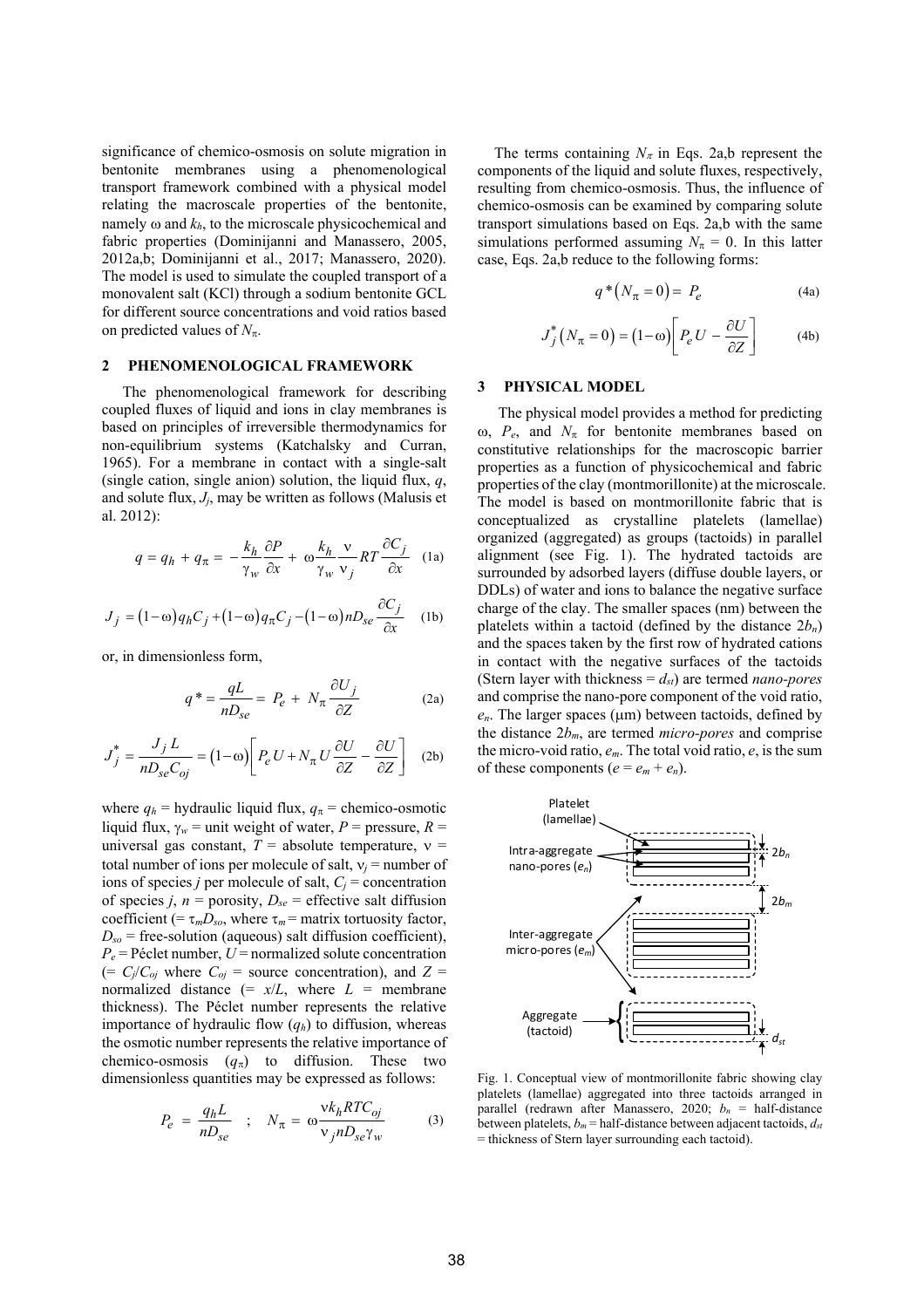Only the micro-pores are considered to be accessible by liquid and ions passing through the membrane. If the montmorillonite is perfectly dispersed into individual lamellae, the nano-void ratio (*en*) would comprise a larger portion of *e*, and the micro-pores would be smaller and more tortuous. However, tactoids will naturally form due to internal flocculation of the lamellae, reducing the surface area of the montmorillonite and increasing *em*.

Following Manassero (2020), the effective specific surface, *Seff*, associated with the external surfaces of the tactoids is reduced relative to the maximum specific surface, *S*, for perfectly dispersed lamellae by the average number of lamellae per tactoid, *Nl,AV*, as follows:

$$
S_{\text{eff}} = \frac{S}{N_{l, A V}}\tag{5}
$$

Also, the nano-void ratio, *en*, is related to *Seff* and *Nl,AV* as follows:

$$
e_n = b_n \rho_s \left( S_n + \frac{S \cdot d_{st}}{b_n \cdot N_{I,AV}} \right) \tag{6}
$$

where  $S_n = S - S_{\text{eff}}$  and  $\rho_s$  is the density of the solids. The micro-void ratio, *em*, comprises the remainder of the void ratio ( $e_m = e - e_n$ ), with an average half-distance between tactoids, *bm*, given as follows:

$$
b_m = \frac{e_m}{\rho_s S_{\text{eff}}}
$$
 (7)

Thus, for a given *e*, larger tactoids (higher *Nl,AV*) yield lower *Seff*, lower *en*, and larger, less tortuous micropores, resulting in higher *kh*. Neglecting electro-viscous effects, *kh* may be approximated as follows:

$$
k_h = \frac{\tau_m \gamma_w e_m^3}{3\mu_w (1 + e_m)(\rho_s S_{eff})^2}
$$
(8)

where  $\mu_w$  = viscosity of water.

The reduction in specific surface also reduces the effective charge concentration of the solid skeleton,  $\overline{C}_{sk,0}$ , as follows:

$$
\overline{C}_{sk,0} = \frac{\left(1 - f_{st}\right)\sigma \cdot \rho_s S_{\text{eff}}}{F} \tag{9}
$$

where  $f_{st}$  = fraction of surface charge compensated by the cations in the Stern layer (typically 0.7-0.95),  $\sigma$  = surface charge density, and  $F =$  Faraday's constant (96,490) C/mol). Lower  $C_{sk,0}$  results in less ion exclusion from the membrane pores, yielding lower  $\omega$ . The expression for  $\omega$ for the case of a 1:1 electrolyte is given as follows:

$$
\omega = 1 - \frac{1}{\sqrt{\left(\frac{\overline{C}_{s,k,0}}{2C_s e_m}\right)^2 + 1 + (2t_c - 1)\left(\frac{\overline{C}_{s,k,0}}{2C_s e_m}\right)}}
$$
(10)

where

$$
t_c = \frac{D_{0c}}{D_{0c} + D_{0a}}\tag{11}
$$

and  $C_s$  = salt concentration,  $t_c$  = cation transport number, and  $D_{0c}$ ,  $D_{0a}$  = free-solution diffusion coefficients for the cation and anion, respectively.

Based on the aforementioned equations, the magnitudes of both  $k_h$  and  $\omega$  for a bentonite membrane are a function of  $e_m$ ,  $N_{LAY}$ , and  $C_s$ . Given a membrane with a specific total void ratio, *e* (which is influenced by stress history), *em* is a function of *Nl,AV* by virtue of Eq. 6 and the fact that  $e_m = e - e_n$ . Furthermore,  $N_{l,AV}$  is sensitive to the concentration of the ions in the salt solution, with higher concentrations causing more aggregation of lamellae and higher *Nl,AV*. Thus, prediction of  $k_h$  and  $\omega$  (which is necessary to predict  $N_\pi$ via Eq. 3) requires knowledge of the total void ratio and the *fabric boundary surface* of the bentonite, which is the combination of *em*, *Nl,AV*, and *Cs* (Manassero, 2020).

Manassero (2020) proposed the following equations for characterizing the fabric boundary surface of bentonite exposed to monovalent salt solutions (e.g., NaCl, KCl) based on analysis of experimental data for different sodium bentonites:

$$
N_{l,AV} = N_{l,AV0} + \frac{\alpha}{e_m} (C_s + 1) + \beta e_m \left[ 1 - \exp(-C_s) \right] (12)
$$

$$
e_m = \frac{e \cdot N_{l,AV} - S \rho_s b_n \left[ N_{l,AV} + (d_{st} / b_n) - 1 \right]}{N_{l,AV}}
$$
(13)

where  $N_{l,AV0}$  = ideal average minimum number of lamellae per tactoid when  $C_s = 0$  and  $e_m \rightarrow \infty$ ,  $\alpha =$  $e_m (N_{I,AV} - N_{I,AVO})$  for  $C_s = 0$ , and  $\beta$  is a constriction coefficient accounting for mechanical constraints hindering the movement of lamellae at medium to high void ratio. These three parameters  $(N_{IAV0}, \alpha, \beta)$  are unique for a given bentonite, but can be estimated from laboratory tests (see Manassero, 2020). Substitution of Eq. 13 into Eq. 12 yields a cubic expression relating *Nl,AV*  and *e* for given values of  $N_{I,AV0}$ ,  $\alpha$ ,  $\beta$ ,  $S$ ,  $\rho_s$ ,  $b_n$ , and  $d_{st}$ . Once *Nl,AV* is determined for a given *e* and *Cs*, Eqs. 5-11 may be used to compute  $k_h$  and  $\omega$ .

#### **4 STEADY-STATE ANALYSIS**

The analysis of water and salt transport is conducted herein for the bentonite-based liner shown in Fig. 2, under steady-state conditions. The height of the ponded leachate overlying the liner is *hp*. The difference in the hydraulic head across the liner is  $\Delta h = (h_p + L)$ , where *L* is the liner thickness. The void ratio, *e*, is assumed not to vary across the liner. Similarly, the fabric parameters (*em*, *en*, *Nl,AV*) are assumed to be constant across the liner and related only to the average salt concentration,  $C_{avg}$  =  $(C_{s0} + C_{se})/2$ , where  $C_{s0}$  is the source salt (1:1 electrolyte)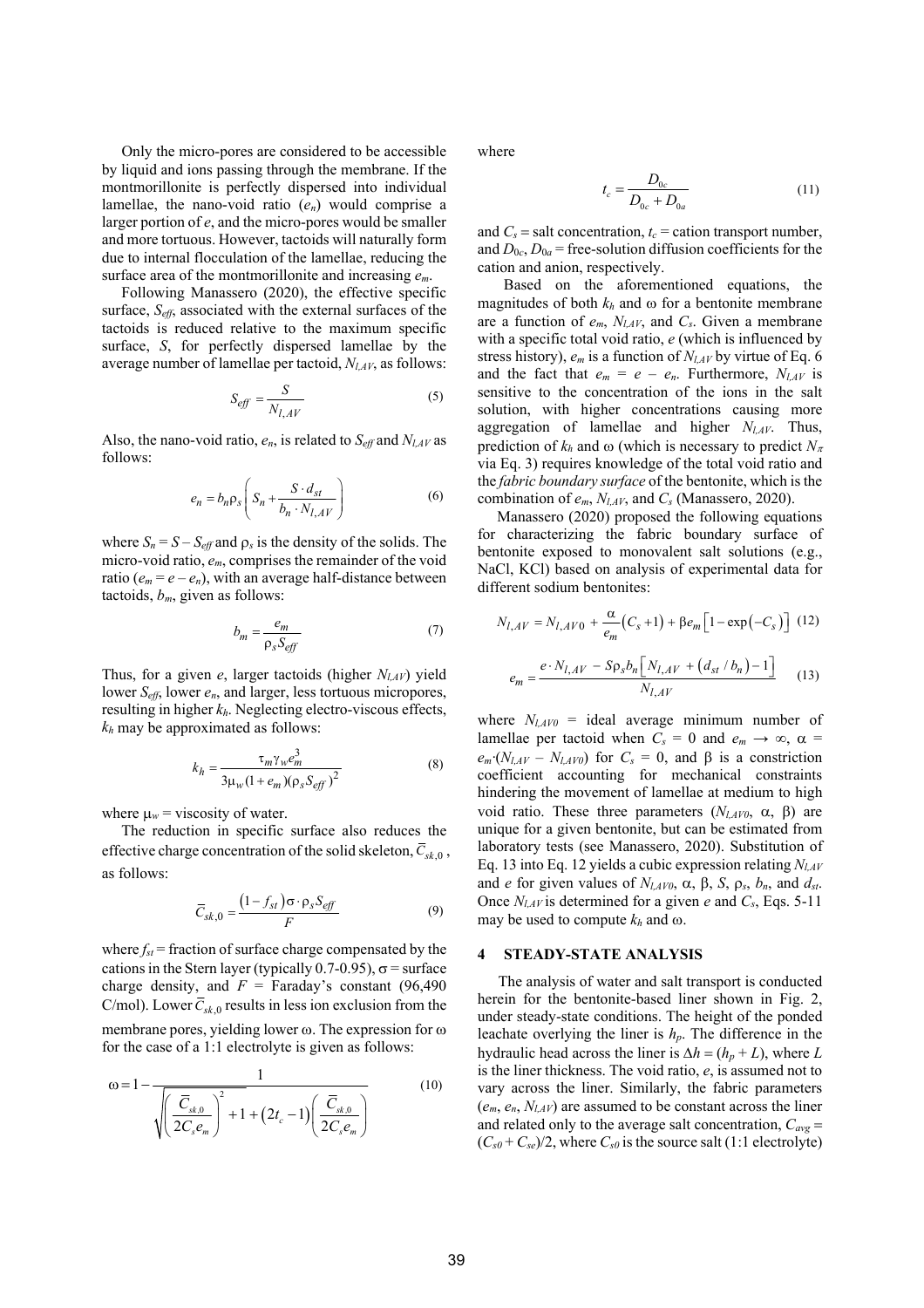concentration in the leachate and *Cse* is the salt concentration in the layer underlying the liner. Also,  $\overline{C}_{sk,0}$  and  $k_h$  depend on  $C_{avg}$ , but are constant across the liner. The only quantity that is assumed to vary across the liner is the salt concentration, *Cs*.



Fig. 2. Reference scenario for the steady-state analysis.

Under such conditions, the analytical solutions for the steady-state nondimensional liquid flux,  $q_{ss}^*$ , and salt flux,  $J_{ss}^*$ , are given as follows:

$$
q_{ss}^{*} = P_e - N_{\pi g} \left( 1 - U_e \right)
$$
 (14)

$$
J_{ss}^{*} = (1 - \omega_{g}) \frac{\left[P_{e} - N_{\pi g} \left(1 - U_{e}\right)\right]}{\exp\left[P_{e} - N_{\pi g} \left(1 - U_{e}\right)\right] - 1}.
$$
\n
$$
\left\{\exp\left[P_{e} - N_{\pi g} \left(1 - U_{e}\right)\right] - U_{e}\right\}
$$
\n(15)

where

$$
N_{\pi g} = \omega_g \frac{2k_h RTC_{s0}}{nD_{s} \gamma_w} \tag{16}
$$

$$
\omega_{g} = 1 + \frac{\overline{C}_{sk,0}}{2e_{m}(C_{s0} - C_{se})} \left[ Z_{2} - Z_{1} - (2t_{c} - 1) \ln \left( \frac{Z_{2} + 2t_{c} - 1}{Z_{1} + 2t_{c} - 1} \right) \right] (17)
$$

$$
Z_1 = \sqrt{1 + \left(2C_{s0}e_m / \overline{C}_{sk,0}\right)^2}
$$
 (18)

$$
Z_2 = \sqrt{1 + \left(2C_{se}e_m / \overline{C}_{sk,0}\right)^2}
$$
 (19)

$$
U_e = C_{se} / C_{s0} \tag{20}
$$

In these equations, the subscript "g" in  $N_{\pi g}$  and  $\omega_g$  stands for the "global" value, which represents an average quantity over the liner thickness (Dominijanni et al., 2018). Note that, for a 1:1 electrolyte,  $N_{\pi}$  in Eq. 3 is equivalent to  $N_{\pi g}$  in Eq. 16.

# **5 OSMOTIC NUMBER PREDICTION**

In this paper, global osmotic numbers,  $N_{\pi g}$ , are predicted for a GCL containing sodium bentonite. The total specific surface, *S*, surface charge density,  $\sigma$ , and solids density,  $\rho_s$ , are assumed to be 750 m<sup>2</sup>/g, 0.114  $C/m<sup>2</sup>$ , and 2.61 Mg/m<sup>3</sup>, respectively (Petrov et al. 1997; Manassero, 2020). The Stern layer thickness,  $d_{st}$ , the

half-distance between lamellae in a tactoid,  $b_n$ , and the Stern fraction, *fst*, are expected to lie within the relatively narrow ranges of 1.2-2.0 nm, 0.2-0.5 nm, and 0.70-0.95, respectively (Laird, 2006; Dominijanni et al., 2017; Manassero, 2020). For this study,  $d_{st} = 1.8$  nm,  $b_n = 0.45$ nm, and  $f_{st} = 0.90$  are assumed. Also, the temperature is 293 K (20 $^{\circ}$ C) and the solution viscosity and unit weight are  $1.0x10^{-3}$  Pa $\cdot$ s and  $9.81$  kN/m<sup>3</sup>, respectively.

For the fabric boundary surface, the parameters  $N_{\ell A}$ <sub>V0</sub>,  $\alpha$ , and  $\beta$  in Eq. 12 are estimated as 2.85, 8.49, and 9.39, respectively, based on calibration with experimental data reported for GCLs by Petrov and Rowe (1997) and Malusis and Shackelford (2002a). Petrov and Rowe (1997) measured  $k_h$  for a GCL ( $e =$ 1.60-4.89) permeated with different NaCl solutions (*Cs*<sup>0</sup> = 10-2000 mM), whereas Malusis and Shackelford (2002a) measured  $\omega_{\sigma}$  for a GCL ( $e = 2.85$ -6.14) with different KCl solutions (*Cs*0 = 3.9-47 mM). Although the GCLs and the salt type differed in these two studies, a single fabric boundary surface defined by  $N_{l,AV0} = 2.85$ ,  $\alpha$  = 8.49, and  $\beta$  = 9.39 provides reasonably good fits to both the  $k_h$  and  $\omega_g$  data sets, as shown in Fig. 3.



Fig. 3. Comparison of experimental data and model predictions for sodium bentonite GCLs based on fabric boundary surface parameters  $N_{LAV0} = 2.85$ ,  $\alpha = 8.49$ , and  $\beta = 9.39$ : (a) hydraulic conductivity to NaCl solutions (Petrov and Rowe, 1997); (b) global membrane efficiency coefficients for KCl solutions (Malusis and Shackelford, 2002a).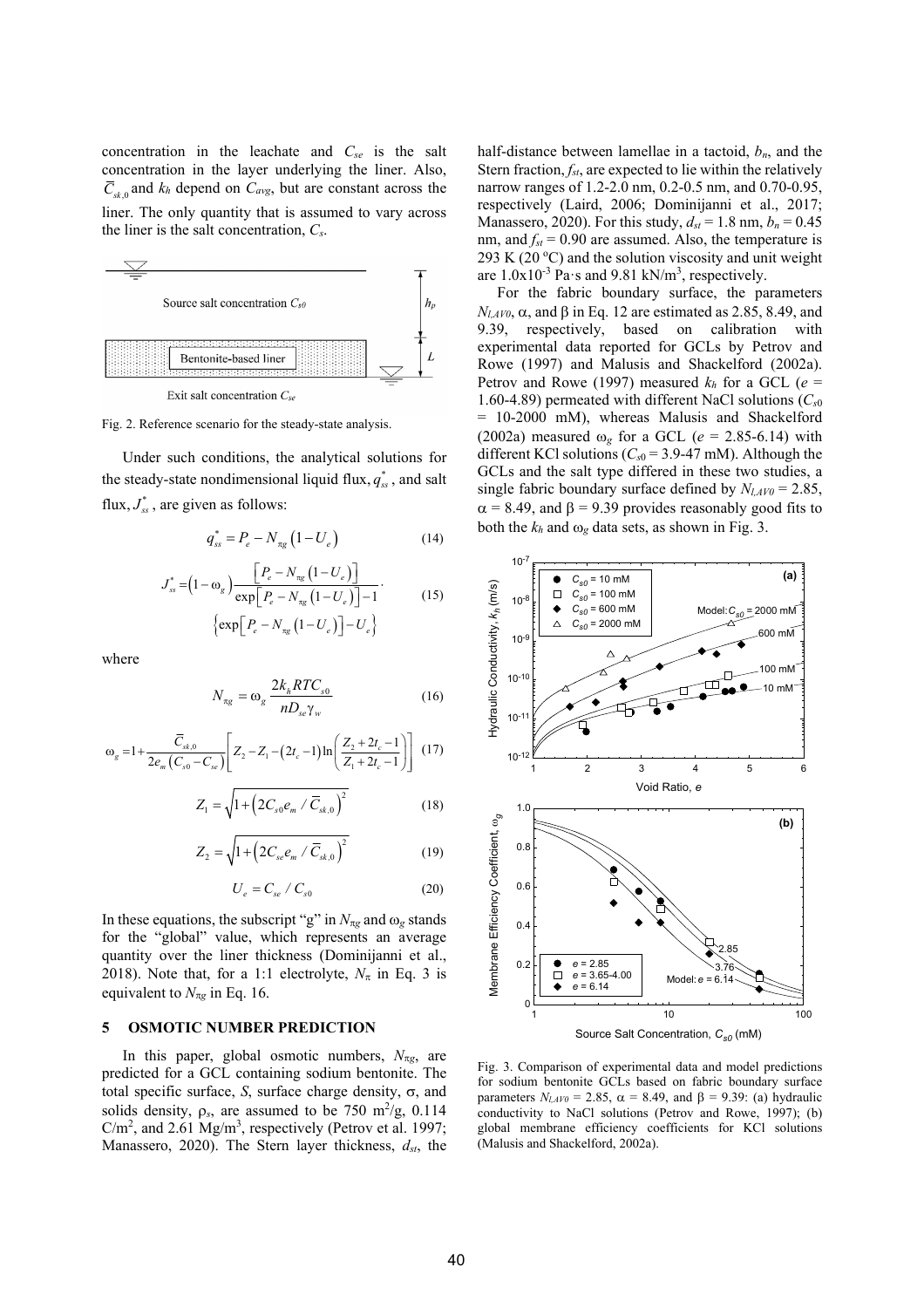Given the aforementioned set of physicochemical and fabric parameters, predicted values of  $k_h$ ,  $\omega_g$ , and  $N_{\pi g}$ were determined for a representative sodium bentonite GCL subjected to KCl solutions  $(D_{so} = 19.93 \times 10^{-10} \text{ m}^2/\text{s}$ ,  $t_c = 0.491$ ) for source salt concentrations,  $C_{s0}$ , ranging from 1-1000 mM. For determination of  $\omega_g$  and  $N_{\pi g}$  via Eqs. 16-19, the exit salt concentration, *Cse*, is assumed to be zero (i.e., a perfectly-flushing exit boundary condition), such that the average salt concentration is  $C_{avg} = C_{s0}/2$ . Two different void ratios are considered: (1)  $e = 4.0$ , representing a GCL subjected to a relatively low effective confining stress ( $\sim$ 35 kPa); and (2)  $e = 2.0$ , representing a GCL subjected to a relatively high effective confining stress (~240 kPa) (see Kang and Shackelford, 2010). The matrix tortuosity factors are estimated based on Malusis et al. (2015) as  $\tau_m = 0.14$  for  $e = 4.0$  and  $\tau_m = 0.08$  for  $e = 2.0$ .

The predicted values of  $k_h$  and  $\omega_g$  are plotted as a function of  $C_{s0}$  in Fig. 4. For a given  $C_{s0}$ , lower  $k_h$  and higher  $\omega_g$  are predicted for the GCL with the lower void ratio  $(e = 2.0)$  relative to the GCL with the higher void ratio ( $e = 4.0$ ), as expected, given the lower  $\tau_m$  and lower micro-void ratio  $(e_m)$  associated with  $e = 2.0$ . For a given  $e$ ,  $k_h$  increases and  $\omega_g$  decreases with increasing  $C_{s0}$ , since higher *Cs0* causes more aggregation of lamellae (higher  $N_{L,AV}$ ), yielding higher  $e_m$  and lower  $\overline{C}_{\alpha}$ .



Fig. 4. Predictions of (a)  $k_h$  and (b)  $\omega_g$  for GCL at low void ratio  $(e = 2.0)$  and high void ratio  $(e = 4.0)$  as a function of source KCl concentration.

Although  $k_h$  is relatively insensitive to salt concentration at low  $C_{s0}$  (Fig. 4a), increases in  $k_h$  become more significant as *Cs0* increases beyond 100 mM due to

substantially greater aggregation of lamellae. As a result,  $\omega_g$  is substantially reduced but remains slightly greater than zero, even at  $C_{s0} = 1,000$  mM (Fig. 4b). Low, but non-zero, predicted values of  $\omega_g$  at  $C_{s0}$  > 100 mM are consistent with the experimental results of Shackelford et al. (2016), who reported  $\omega_g = 0.006$  for a GCL with  $C_{s0}$  = 200 mM KCl. Also, Sherwood and Craster (2000) reported  $\omega_g = 0.0011$  for a sodium bentonite specimen tested using  $C_{s0} = 3,500$  mM KCl. For the fabric boundary surface parameters employed in this study, the model overpredicts  $\omega_{\rm g}$  at  $C_{\rm s0}$  = 200 mM relative to the  $\omega_g$  reported by Shackelford et al. (2016) (i.e.,  $\omega_g = 0.023$ relative to  $\omega_{\rm g}$  = 0.006). Nonetheless, the model supports these and other experimental observations (e.g., Meier et al., 2014) that membrane behavior may persist even at very high source concentrations.

Despite the trend of decreasing  $\omega_g$  with increasing *Cs0* (Fig. 4b), predicted values of the global osmotic number,  $N_{\pi g}$ , increase with increasing  $C_{s0}$ , as illustrated in Fig. 5. Based on Eq. 16,  $N_{\pi g}$  is directly proportional to not only  $\omega_g$  but also  $C_{s0}$  and  $k_h$ , which increases with  $C_{s0}$ (see Fig. 4a). The competing influences of  $\omega_{g}$ ,  $C_{s0}$ , and *k<sub>h</sub>* limit the magnitude of predicted  $N_{\pi g}$  to  $\leq 0.3$  for  $e =$ 2.0 over the full range of source concentrations considered. For  $e = 4.0$ ,  $N_{\pi e}$  is predicted to be  $\leq 0.3$  for  $C_{s0} \leq 20$  mM.



Fig. 5. Comparison of predicted values of  $N_{\pi g}$  from the model in this study with experimentally derived values of  $N_{\pi g}$  reported by Malusis et al. (2018) for GCLs with KCl solutions.

As noted by Malusis et al. (2018), limited experimental studies have been conducted on GCLs in which all parameters needed to quantify  $N_{\pi g}$  were measured and reported (Malusis and Shackelford, 2002a,b; Kang and Shackelford, 2011; Dominijanni et al., 2013; Malusis et al., 2015; Malusis and Daniyarov, 2016). Values of  $N_{\pi g}$  computed by Malusis et al. (2018) based on experimental data generated for GCLs using KCl solutions are compared with the predicted  $N_{\pi g}$ curves for  $e = 2.0$  and  $e = 4.0$  in Fig. 5. The results illustrate that the predictions are reasonably consistent with the experimental observations. All of the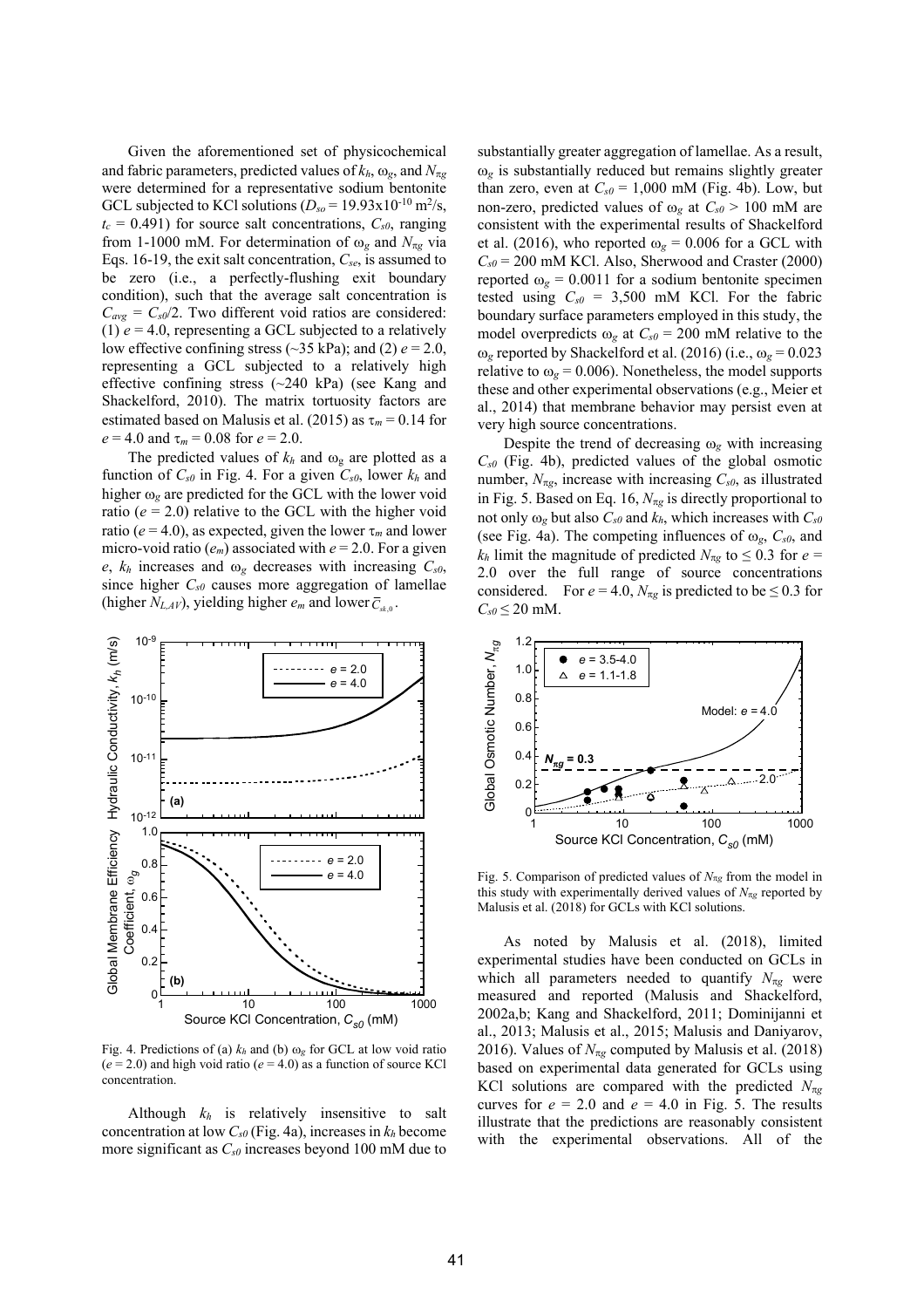experimental  $N_{\pi g}$  values are  $\leq 0.3$ , and  $N_{\pi g}$  values for the specimens with lower void ratios ( $e = 1.1$  to 1.8) are similar to the predicted  $N_{\pi g}$  for  $e = 2.0$ . The specimens with higher void ratios ( $e = 3.5$  to 4.0) exhibit more scatter, but all of the  $N_{\pi g}$  values plot either on or below the predicted  $N_{\pi g}$  curve for  $e = 4.0$ .

The predicted  $N_{\pi g}$  curve for  $e = 4.0$  in Fig. 5 increases more sharply as  $C_{s0}$  increases beyond  $\sim$ 100 mM due to the more sharply increasing  $k_h$  at these higher concentrations (see Fig. 4a), suggesting that  $N_{\pi g}$  values substantially higher than 0.3 are possible. However, no experimental data are present in Fig. 5 for  $C_{s0}$  > 50 mM and  $e = 3.5 - 4.0$ , as no studies have yet been conducted on GCLs at these higher void ratios in which all parameters needed to compute  $N_{\pi g}$  have been measured for KCl solutions.

## **6 INFLUENCE OF CHEMICO-OSMOSIS**

The aforementioned analyses of steady-state water and salt (KCl) transport through the bentonite-based liner in Fig. 2 (see Section 4) were performed based on the model results for  $k_h$ ,  $\omega_g$ , and  $N_{\pi g}$  in Figs. 4 and 5, assuming a perfectly-flushing lower boundary condition  $(C_{se} = 0)$ . The height of the ponded leachate,  $h_p$ , is assumed to be 300 mm  $(\sim 1 \text{ ft})$ , the maximum allowable ponding height for a landfill in the US. The barrier thickness is assumed to be 10 mm (representing a typical GCL), yielding a hydraulic gradient,  $i = (h_p + L)/L = 31$ , assuming zero suction at the GCL foundation interface. The resulting Péclet numbers, *Pe*, based on Eq. 3 (where  $q_h = k_h i/n$ ) are plotted as a function of  $C_{s0}$  in Fig. 6. Note that  $P_e$  is not constant for a given  $e$ , but rather increases with *Cs0* in a similar manner as *kh* (Fig. 4a).



Fig. 6. Péclet numbers for steady-state analysis of liquid and salt (KCl) transport as a function of source concentration.

Values of the steady-state liquid flux,  $q_{ss}^*$ , and salt flux,  $J_{ss}^*$ , given by Eqs. 14 and 15 are plotted as a function of  $C_{s0}$  in Fig. 7. If chemico-osmosis is neglected  $(N_{\pi g} = 0)$ , Eqs. 14 and 15 reduce to the following forms (given  $C_{se} = 0$ ):

$$
q_{ss}^* \left( N_{\pi g} = 0 \right) = P_e \tag{21}
$$

$$
J_{ss}^*\left(N_{\pi g}=0\right) = \left(1-\omega_g\right) P_e \frac{\exp(P_e)}{\exp(P_e) - 1} \tag{22}
$$

Although  $N_{\pi g} = 0$  is not compatible with  $\omega_g \neq 0$  (see Eq. 16), Eq. 22 allows the contributions of hyperfiltration and restricted diffusion to be included in the salt flux.

If membrane behavior is neglected altogether (i.e.,  $\omega_{\sigma}$  = 0), the liquid flux remains unchanged from Eq. 21, but Eq. 22 reduces to the following expression:

$$
J_{ss}^*\left(\omega_{g}=0\right)=P_e\frac{\exp(P_e)}{\exp(P_e)-1}
$$
 (23)

Thus, neglecting chemico-osmosis by assuming  $N_{\pi g} = 0$ yields the same liquid flux as neglecting membrane behavior entirely, whereas the salt flux is still influenced by  $\omega_g$  (i.e., due to hyperfiltration and restricted diffusion) even if chemico-osmosis is ignored. The predicted liquid and salt flux curves for the case of  $N_{\pi g} = 0$  and the predicted salt flux curves for the case of  $\omega_{\rm g} = 0$  also are shown in Fig. 7 for comparison. Note that the curves for liquid flux when  $N_{\pi g} = 0$  are the same as the  $P_e$  curves in Fig. 6, since  $q_{ss}^* = P_e$  when  $N_{\pi g} = 0$  (see Eq. 21).



Fig. 7. Predictions of (a) steady-state normalized liquid flux,  $q_{ss}^{*}$ , and (b) steady-state normalized salt (KCl) flux,  $J_{ss}^{*}$ , as a function of source concentration and void ratio.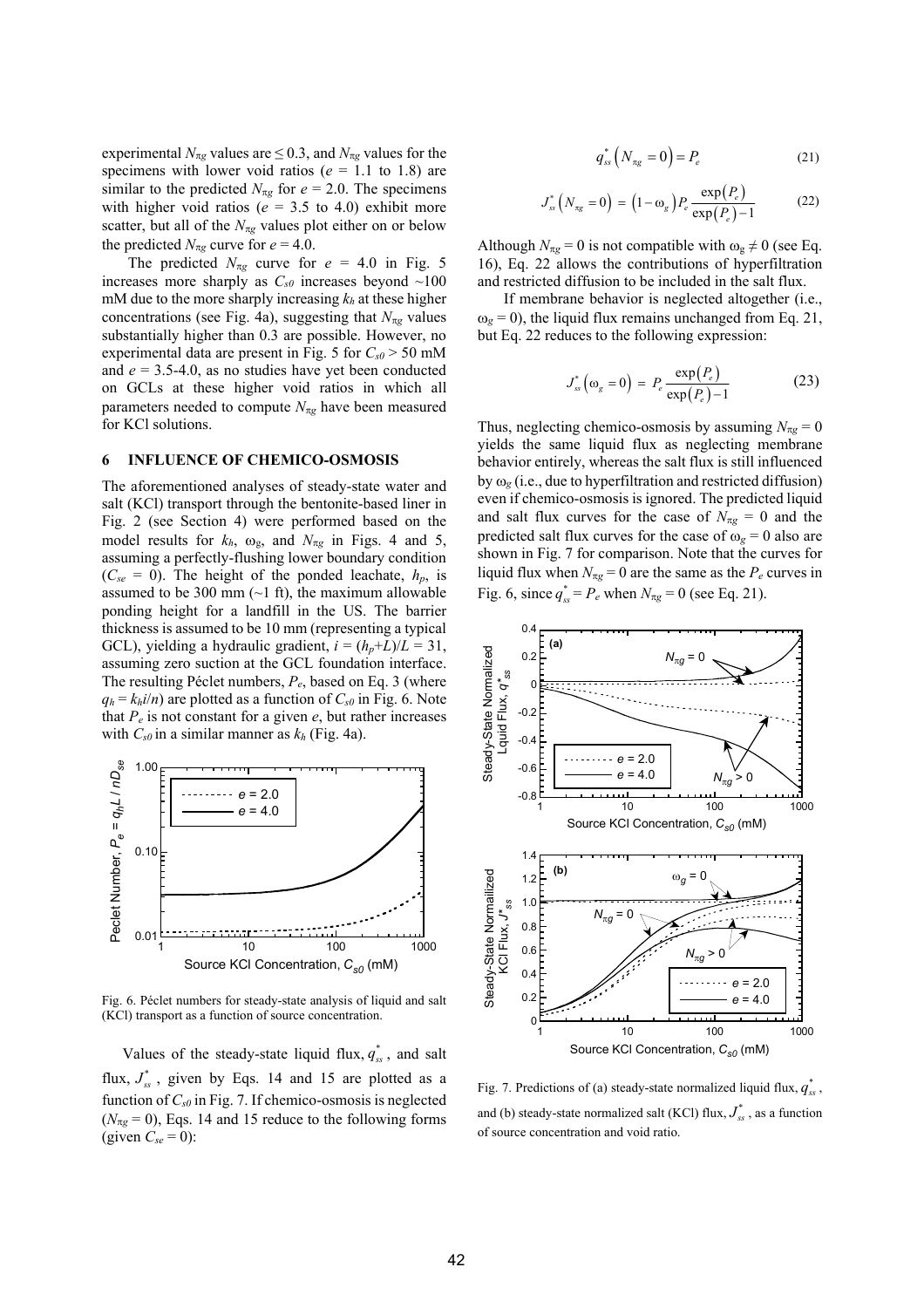The results in Fig. 7a indicate that, when chemicoosmosis is included in the model simulations, the net liquid flux through the barrier is upward (negative), since  $N_{\pi g}$  >  $P_e$  over the entire range of  $C_{s0}$  considered. Furthermore, the magnitude of  $q_{ss}^*$  increases with increasing  $C_{s0}$ , because  $N_{\pi g}$  increases with  $C_{s0}$  (Fig. 5). In contrast, the liquid fluxes are downward (positive) when chemico-osmosis is ignored, since the hydraulic component of the liquid flux is downward (see Fig. 2).

For salt flux, the results in Fig. 7b show that, for a given *e*, ignoring chemico-osmosis by assuming  $N_{\pi g} = 0$ results in overprediction of  $J_{ss}^*$ , as expected (e.g., Malusis and Shackelford 2004). As the source concentration,  $C_{s0}$ , approaches 1,000 mM, the  $J_{ss}^{*}$  curves for the case of  $N_{\pi g} = 0$  approach the limiting values of  $J_{ss}^*$  for the case in which membrane behavior is ignored entirely ( $\omega_g = 0$ ), since  $\omega_g$  approaches zero as  $C_{s0}$ approaches 1,000 mM (Fig. 4b).

Interestingly, the model predicts higher salt fluxes for the lower void ratio ( $e = 2.0$ ) relative to the higher void ratio ( $e = 4.0$ ) for  $C_{s0} \ge 50$  mM when chemicoosmosis is included in the analysis. This counterintuitive result is apparently due to the sharp increase in  $N_{\pi g}$  for  $e = 4.0$  beyond  $C_{s0} = 50$  mM (Fig. 5), which yields a sharp increase in the upward liquid flux (Fig. 7a). However, given that the predicted  $N_{\pi g}$  curve for  $e =$ 4.0 and  $C_{s0}$  > 50 mM in Fig. 5 is not supported by measured data, more experiments are needed to validate the model predictions.

The percent errors in salt flux caused by ignoring chemico-osmosis are illustrated in Fig. 8a. The errors range from  $1-20\%$  for  $e = 2.0$  at all source concentrations and for *e* = 4.0 at lower source concentrations  $(C_{s0} < 50$  mM). Greater errors are predicted (i.e., 20-80 %) for  $e = 4.0$  at  $C_{s0} = 50{\text -}1,000$ mM. These errors are modest in comparison to the errors caused by neglecting membrane behavior entirely, which can exceed 1,000 % at low  $C_{s0}$  (see Fig. 8b). Nonetheless, the errors are easily avoided by using a complete coupled flux framework (e.g., Eqs. 1a,b) for modeling solute transport though a GCL when membrane behavior exists.

#### **6 CONCLUSIONS**

The results of this study illustrate the use of a combined phenomenological (macro-scale) and physical (micro-scale) model to predict coupled electrolyte (salt) transport through a bentonite barrier (GCL). The physical model was used to predict the global membrane efficiency coefficient, *g*, hydraulic conductivity, *kh*, Péclet number,  $P_e$ , and global osmotic number,  $N_{\pi g}$ , for a representative GCL as a function of the source salt (KCl) concentration based on a calibrated fabric boundary surface for the bentonite. The predicted  $N_{\pi g}$ values from the physical model were reasonably consistent with  $N_{\pi g}$  values computed from limited experimental data for GCLs, which were  $\leq 0.3$  in all cases. The physical model predicts that  $N_{\pi g}$  increases with increasing source KCl concentration (despite a decrease in  $\omega_{g}$ ) and that  $N_{\pi g} > 0.3$  is possible for a GCL at lower confining stresses (higher void ratios) subjected to source KCl concentrations exceeding 50 mM. However, more experimental data are needed to validate the model predictions at higher source concentrations.

The predicted  $P_e$  and  $N_{\pi g}$  were incorporated into a phenomenological solute transport model to assess the influence of chemico-osmosis on liquid and salt flux under steady-state conditions. The model results showed that chemico-osmosis becomes increasingly more significant with increasing source KCl concentration (due to increasing  $N_{\pi g}$ ), such that appreciable errors can be inherent in salt flux predictions if the influence of chemico-osmosis is neglected.



Fig. 8. Percent errors in predicted steady-state salt flux caused by (a) ignoring chemico-osmosis  $(N_{\pi g} = 0)$ , and (b) ignoring membrane behavior entirely ( $\omega_g = 0$ ).

# **REFERENCES**

- 1) Bohnhoff, G. and Shackelford, C. (2013): Improving membrane performance via bentonite polymer nanocomposite. *Applied Clay Science,* 86, 83-98.
- 2) Dominijanni, A. and Manassero, M. (2005): Modelling osmosis and solute transport through clay membrane barriers. In: *Proceedings of Geo-Frontiers 2005*, Geotechnical Special